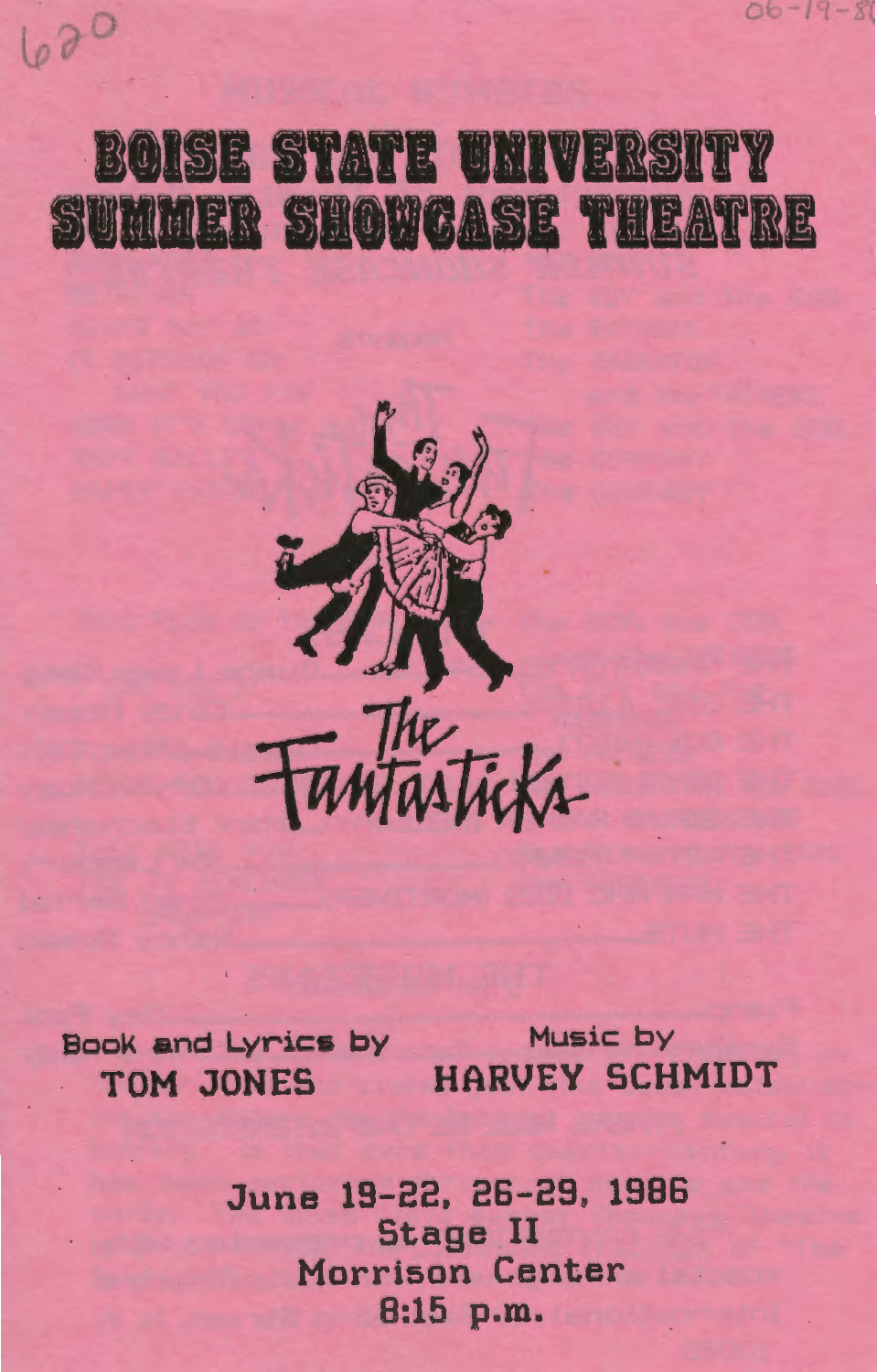## **BOISE STATE UNIVERSITY** Department of Theatre Arts

## **SUMMER SHOWCASE THEATRE**

**PRESENTS** 

Fantasticks

## THE CAST

| THE NARRATOR (EL GALLO)Duane Lewis Kemp    |
|--------------------------------------------|
|                                            |
|                                            |
| THE BOY'S FATHER (HUCKLEBEE)Bryan Huey     |
| THE GIRL'S FATHER (BELLOMY)Mark Stachofsky |
|                                            |
| THE MAN WHO DIES (MORTIMER)  Fred Bartel   |
|                                            |
|                                            |

## **THE MUSICIANS**

## THERE WILL BE ONE INTERMISSION

"THE FANTASTICKS" is presented with special arrangement with Music Theatre International, 49 East 52nd Street, N. Y. 10022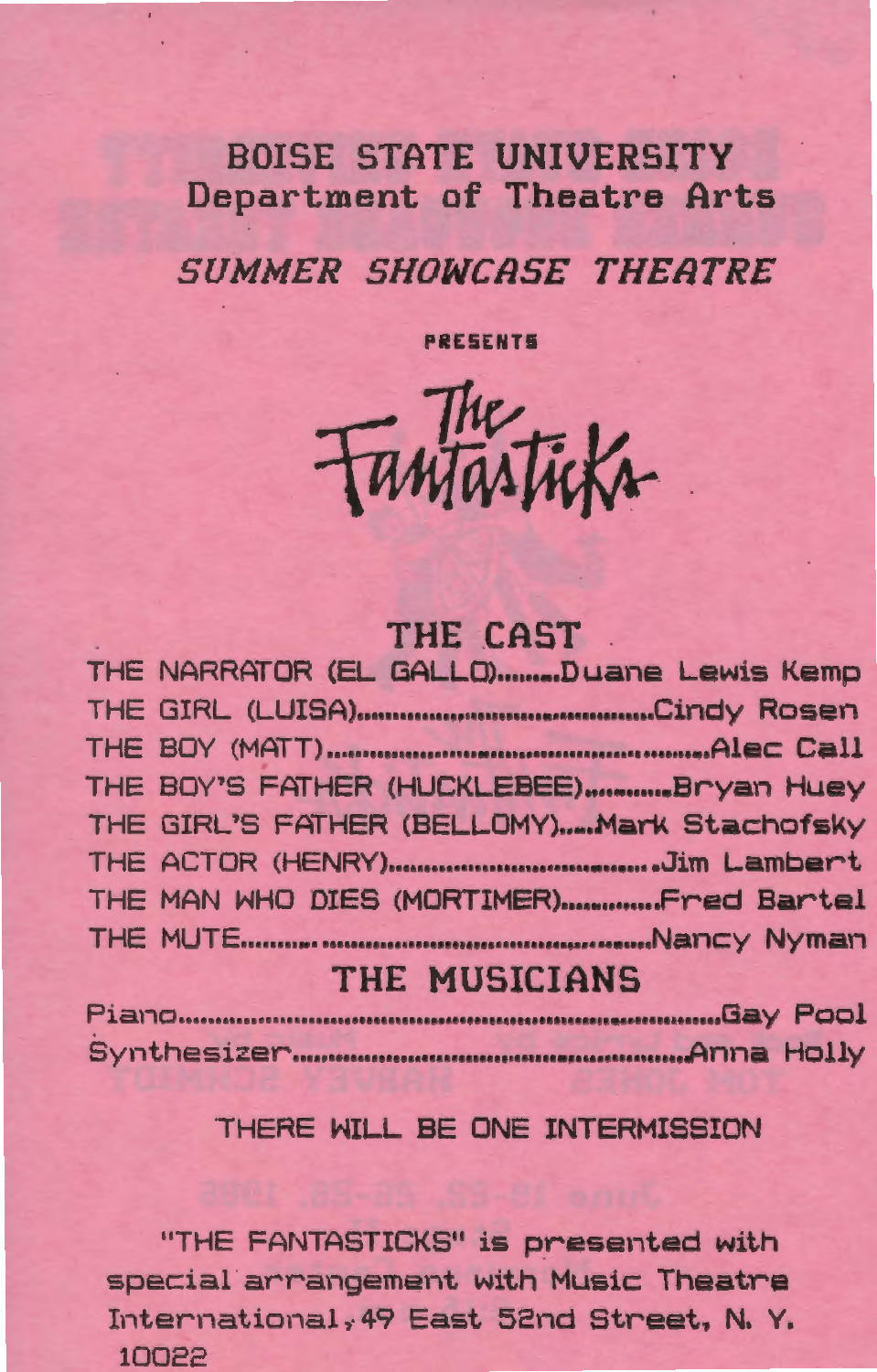# MUSICAL NUMBERS

ACT I

**OVERTURE** TRV TO REMEMBER MUCH MORE METAPHOR NEVER SAV NO IT DEPENDS ON WHAT VOU PAV SOON IT'S GONNA RAIN RAPE BALLET HAPPY ENDING

The COMPANY The NARRATOR The GIRL · The BOY and the GIRL The FATHERS The NARRATOR and the FATHERS The BOY and the GIRL The .COMPANY The COMPANY

#### **ACT II**

THIS PLUM IS TOO RIPE

I CAN SEE IT

PLANT A RADISH ROUND AND ROUND

THEY WERE VOU TRV TO REMEMBER (Reprise)

The BOY, the GIRL and the FATHERS The BOV and the NARRATOR The FATHERS The NARRATOR, the GIRL and the COMPANY The BOY and the GIRL The NARRATOR

## PRODUCTION NOTE

"The Fantasticks" opened off-Broadway in May of 1960 and closed just this June, establishing the record as the longest running musical in history. In that more than quarter-century, it has been performed throughout America and the world. The Boise State Summer Showcase Theatre is proud to join the continuing tradition of "The Fantasticks."